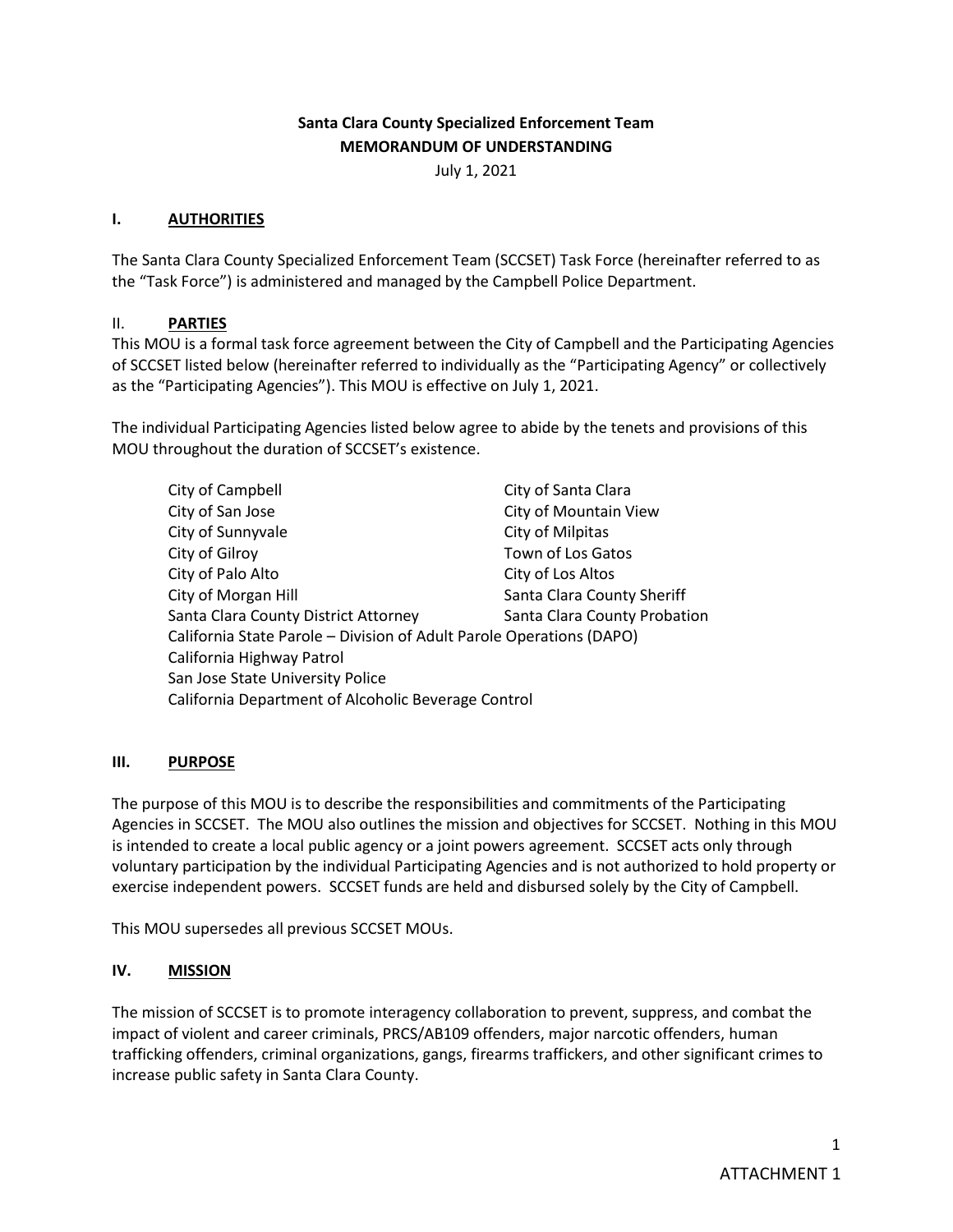#### **V. ADMINISTRATIVE RESPONSIBILITIES**

#### **A. Campbell Police Chief**

The Campbell Police Chief, with the input from Participating Agency Department Heads (or their designee), shall be responsible for the development of Task Force policies and operating procedures and shall periodically review and evaluate the Task Force operations, mission, policies, and procedures.

### **B. Task Force Commander**

The Task Force Commander shall be a peace officer of the rank of lieutenant or higher from one of the Participating Agencies. The Task Force Commander will be responsible for managing SCCSET and will report to the Campbell Police Chief or his designated representative. The Task Force Commander will provide monthly and annual reports of SCCSET's activities to the Campbell Police Chief and to Participating Agency Department Heads.

Any personnel assigned to SCCSET shall work under the immediate supervision of the Task Force Commander and shall adhere to the published policies and procedures of SCCSET. The Task Force Commander and Task Force Supervisor(s) (as defined in Section (V)(c) below) should be involved in the interview and selection of Investigators and support personnel assigned to the Task Force.

### **C. Task Force Supervisor**

The Task Force Supervisor(s) shall be a peace, probation, or parole officer of supervisory rank from one of the Participating Agencies. The Campbell Police Chief shall have final approval for the Task Force Supervisor(s). The Task Force Supervisor(s) will report to the Task Force Commander. The Task Force Supervisor(s) will be a working member of the team who is responsible for the direct supervision of Task Force related operations and personnel. The Task Force Supervisor(s) shall perform administrative and operational assignments as assigned by the Task Force Commander.

### **D. Investigators**

SCCSET shall be staffed by qualified investigators recommended for the assignment by the Participating Agencies (the "SCCSET Investigators"). Assignment to SCCSET should be for a minimum of two years. Prospective investigators for SCCSET will be selected by each Participating Agency. Consideration for placement in SCCSET will be based on past job performance, investigative experience, and the ability to work with others in a close team relationship.

Any SCCSET Investigators not meeting acceptable standards of performance or refusing to comply with SCCSET policies and procedures may be removed from SCCSET by the Task Force Commander, with approval from the Campbell Police Chief. If the Task Force Commander has cause to replace an officer, they shall discuss the issue with the Investigator's employing agency. If the Participating Agency does not concur with the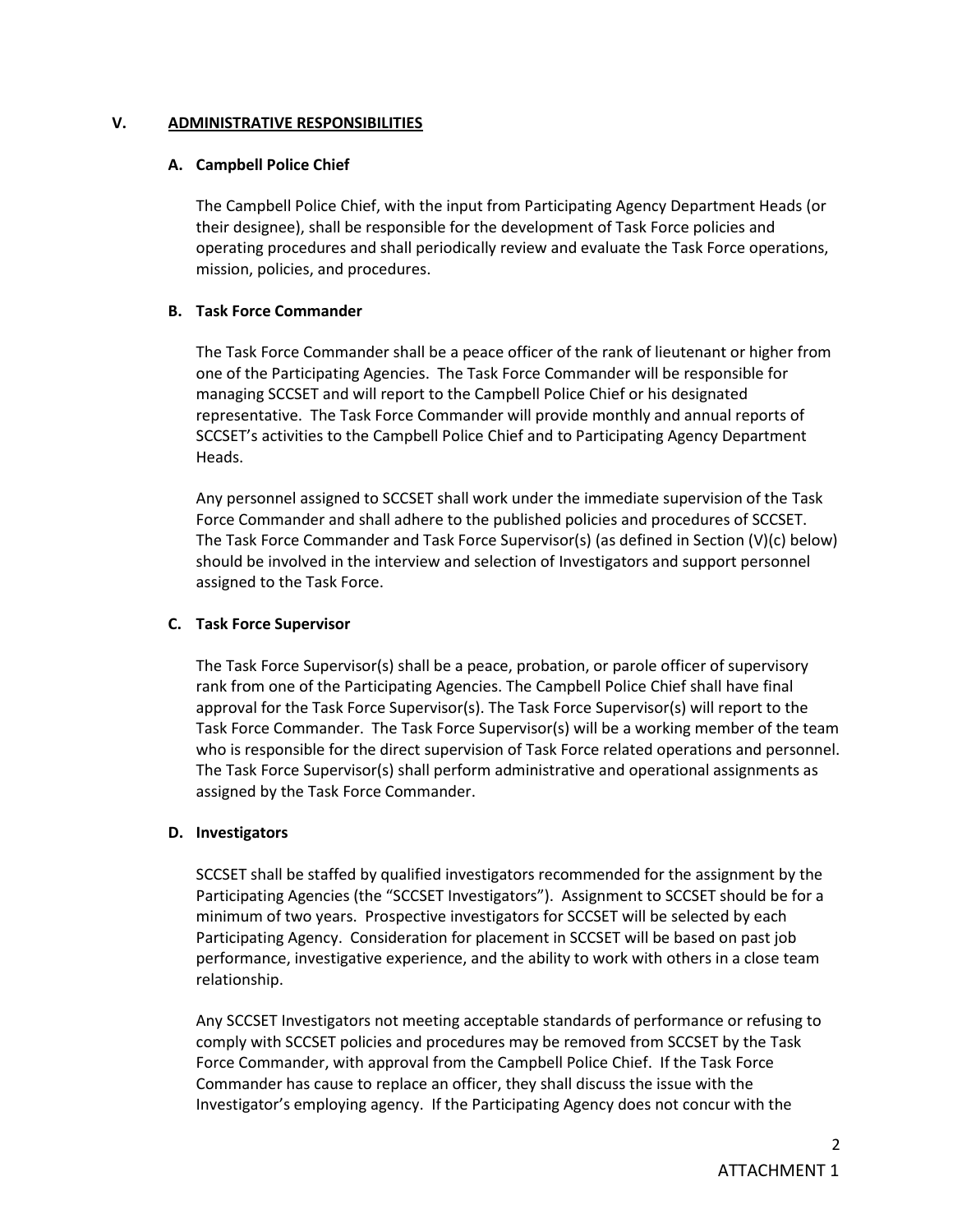decision of the Task Force Commander to remove and replace the officer, the issue shall be forwarded to the Campbell Police Chief for final resolution. It is agreed, however, that it is in the best interest of SCCSET to resolve the operational problems at the lowest possible level.

## **E. Clerical**

The appropriate staff will be assigned to SCCSET to assist members to achieve their mission. The number and placement of such staff will be determined by the Task Force Commander in consideration of the needs of SCCSET.

### **VI. PERSONNEL**

- A. Membership:The SCCSET Task Force consists of Police Officers, Parole Officers, and Probation Officers from the Participating Agencies.
- B. Assignment to the SCCSET Task Force: Personnel selections for SCCSET are at the discretion of the Task Force Commander and each Participating Agency with the approval of the Campbell Police Chief. Assignment to SCCSET will be continued based on performance and the needs of SCCSET.
- C. Personnel Management: Each member of SCCSET will be subject to the personnel rules, regulations, policies, and terms and conditions of employment of his or her employing agency.

If any SCCSET member's outside employment poses a potential for conflict of interest, as determined by the Task Force Commander, said member may be excluded from SCCSET.

- D. No Employment by the SCCSET Task Force of Law Enforcement Personnel:SCCSET does not directly or indirectly employ any of the Task Force personnel assigned to it by Participating Agencies. SCCSET is established for the effective coordination of investigations and enforcement action and does not establish employer-employee relationships with the personnel assigned to SCCSET. All personnel assigned to SCCSET by their employing agencies shall remain employees only of their respective employing agencies and shall not have any claim or right to employment, civil service protection, salary, or benefits or claims of any kind from SCCSET, the Campbell Police Department, or from fellow Participating Agencies.
- E. Use of Contract Personnel: Participating Agencies may employ contract personnel to assist with analytical and administrative tasks deemed necessary by the Task Force Commander. These individuals may be non-law enforcement personnel including but not limited to, secretaries, financial analysts, computer specialists, linguists, etc. These individuals may be required to pass a background investigation and complete a non-disclosure agreement, as determined by the Task Force Commander.
- F. Responsibility of Participating Agency: Participating Agencies shall retain responsibility for the employment, salary, benefits, and terms and conditions of all employees assigned to the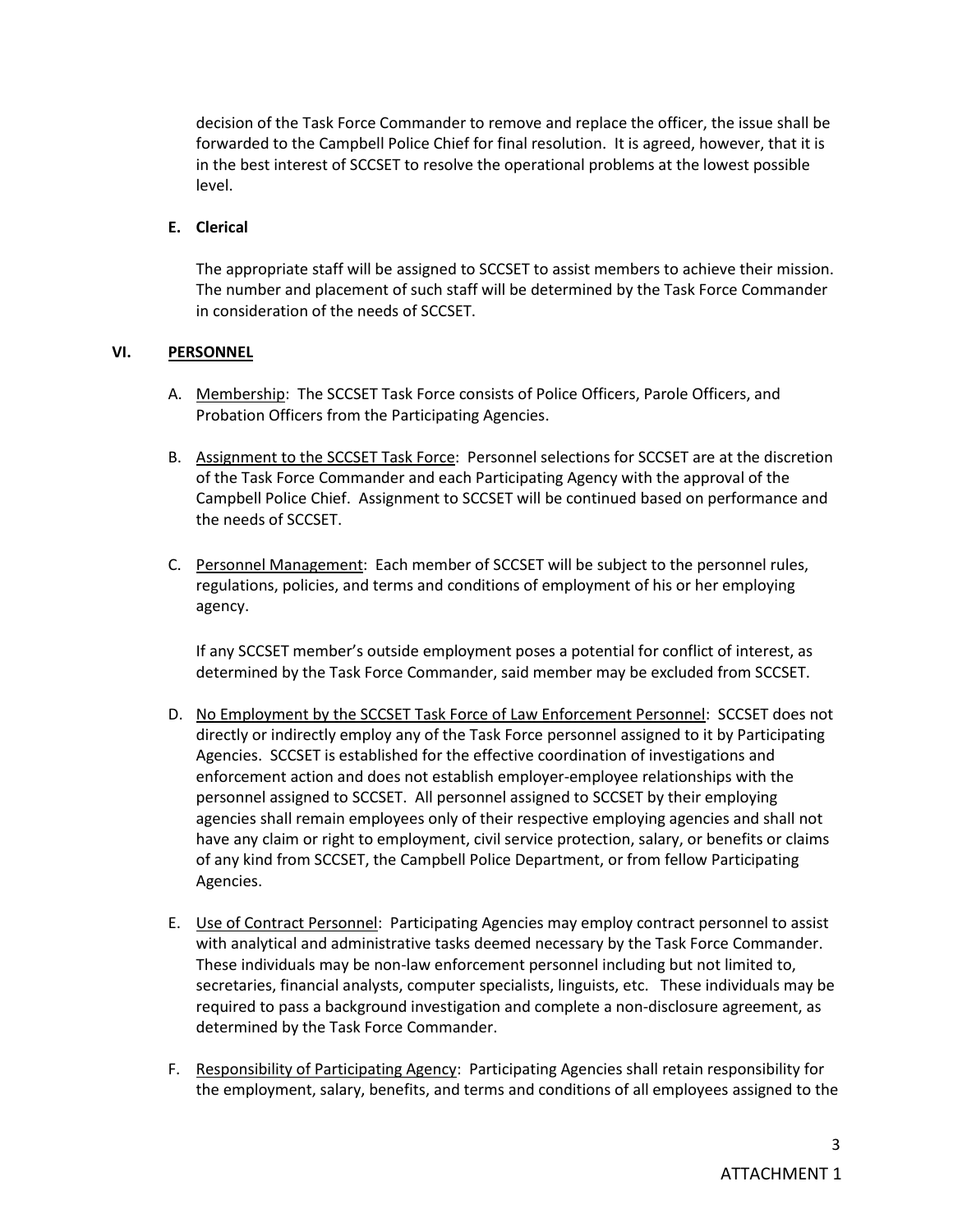SCCSET. All SCCSET members remain subject to the direction and control of their respective agency head or designee in all applicable professional and personal matters. The agency head or designee shall be responsible for the conduct and actions of their respective employees.

### **VII. INFORMATION MANAGEMENT**

A. Records and Reports: All SCCSET investigative records and reports will be maintained at the SCCSET Task Force location or in the appropriate law enforcement agency offices. The investigative records and reports shall be kept in a manner that is consistent with applicable state and/or federal laws and regulations.

The Santa Clara County Sheriff's Office will provide to the SCCSET report writing software, custodian of record management, IT support, and evidence storage.

- B. Non-Disclosure Agreement:SCCSET information is confidential and may not be disclosed in any manner to any third party, or in any social media or other communication format for any reason, and may only be disseminated as required by applicable state and/or federal laws and regulations or with the prior authorization from the Task Force Commander.
- C. Media: No SCCSET member will discuss or otherwise reveal information relating to SCCSET investigations to any media representatives, unless expressly authorized by the Task Force Commander. All media releases on SCCSET matters will be mutually agreed upon and coordinated jointly by the Task Force Commander and a Campbell Police Captain.

# **VIII. FACILITIES AND EQUIPMENT**

- A. Responsibility: The Task Force Commander will be responsible for the equipment acquired for use by SCCSET. He/she will establish procedures for accounting for and safeguarding those fixed assets.
- B. Task Force Office Space: Appropriate and sufficient office space for SCCSET use shall be identified and procured by the Task Force Commander, with the assistance of a Campbell Police Captain, and the Task Force Supervisor(s).
- C. Vehicles: Each agency shall supply its assigned investigator(s) to SCCSET with a suitably equipped unmarked emergency vehicle. Said agency will provide fuel, maintenance and insurance coverage for that vehicle. Each agency, whether providing a vehicle or not, will be responsible for any claims arising out of or in any way related to the operation of any vehicle used by SCCSET member. This will include both liability and collision.

Vehicles supplied by a Participating Agency will only be driven by that agency's SCCSET Investigator(s), unless extenuating circumstances arise.

D. Other Equipment: Participating Agencies will provide SCCSET Investigators with computers and most other needed electrical equipment to support SCCSET investigations.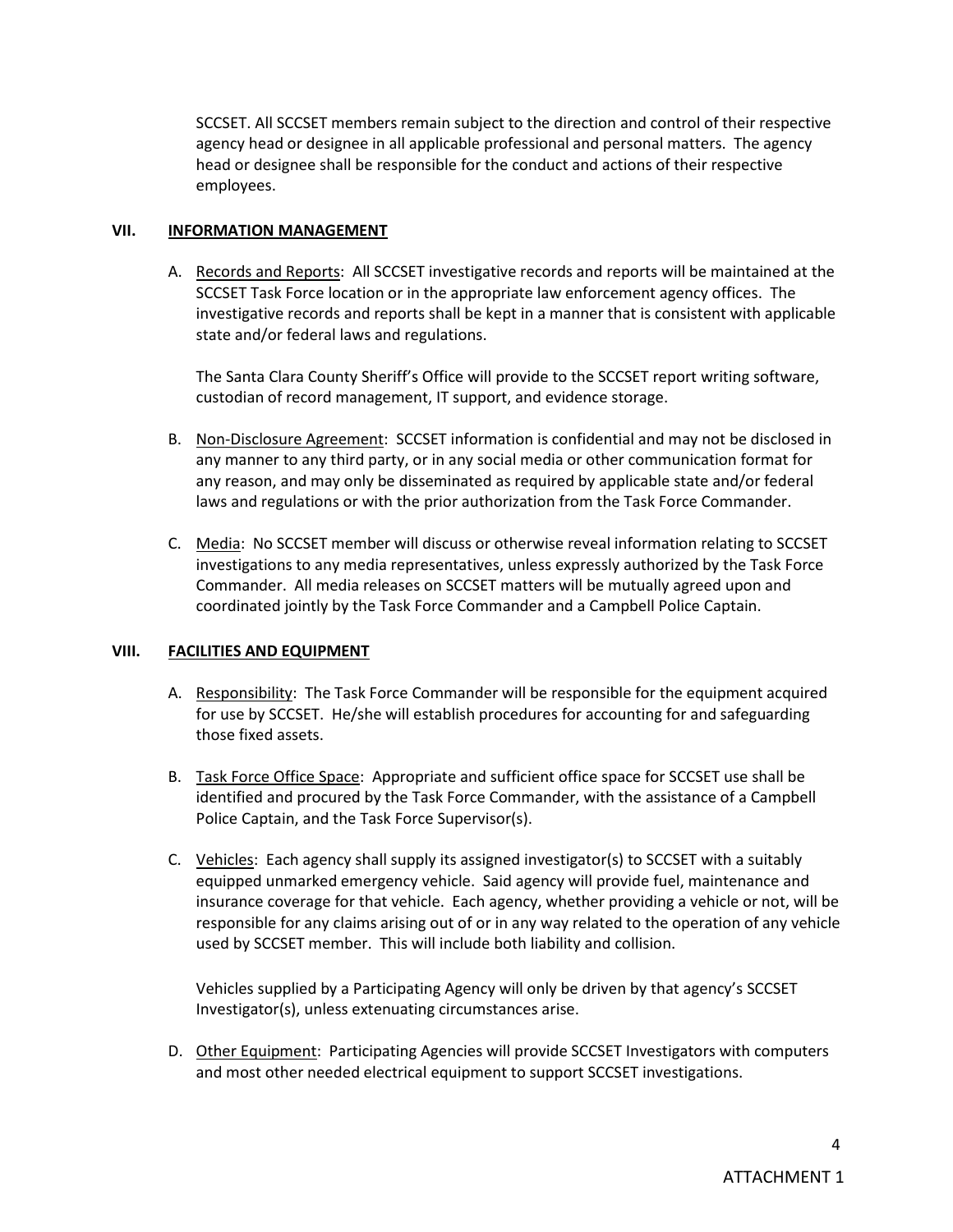Any equipment purchased with Task Force or seized funds that is damaged, broken, misplaced, lost, or stolen through the gross negligence, or wrongful act or omission of an SCCSET Investigator, shall be repaired or replaced by the employing agency of the responsible employee at the determination of the Task Force Commander.

E. Termination of Task Force: In the event the Task Force is dissolved, any and all property, including equipment, furniture, and furnishings of whatever kind or description purchased or acquired with Task Force asset forfeiture funds shall be disposed of at the discretion of the Campbell Police Chief with input from Participating Agency Department Heads (or their designee). Any and all property purchased or acquired with Task Force federal asset forfeiture funds will become the sole property of the City of Campbell based on federal requirements.

### **IX. SALARIES AND FUNDING**

- A. Salary and Compensation: Each Participating Agency is responsible for providing its respective personnel with salaries, benefits, and overtime in accordance with FLSA regulations
- B. Commander/Supervisor Offset Reimbursement: Participating Agencies that provide supervisory personnel for the management and supervision of the Task Force shall receive an annual reimbursement to offset the salaries of the Task Force Commander position and up to two Task Force Supervisor positions as follows:
	- Task Force Commander: \$75,000 annual reimbursement
- C. Operational Cost Off-set Contribution: SCCSET operates within the entirety of Santa Clara County and conducts investigations and enforcement action in every jurisdiction. As such, every law enforcement agency in Santa Clara County is encouraged to participate in the Task Force by assigning an officer/deputy/probation or parole officer or their respective supervisor to work on the Task Force. At times this may not be possible, but SCCSET will remain available to assist any Participating Agency regardless of active participation in the Task Force.

SCCSET does not have a dedicated funding source to sustain operations. The Santa Clara County Police Chiefs' Association (SCCPCA) at the March 11, 2021 SCCPCA Meeting and voted in favor of creating a funding source for SCCSET. The County Chiefs approved that Participating Agencies who participate in the Task Force by assigning a minimum of one personnel will contribute \$5,000 annually, and those Participating Agencies who do not assign a minimum of one personnel to the Task Force will contribute \$10,000 annually. These funds paid by the Participating Agencies to the City of Campbell will be used to offset the cost of SCCSET operational expenses.

In consideration of their ongoing partnership with the Task Force and providing SCCSET with report writing software, custodian of record management, IT support, and evidence storage, the Santa Clara County Sheriff's Office is exempt from this contribution.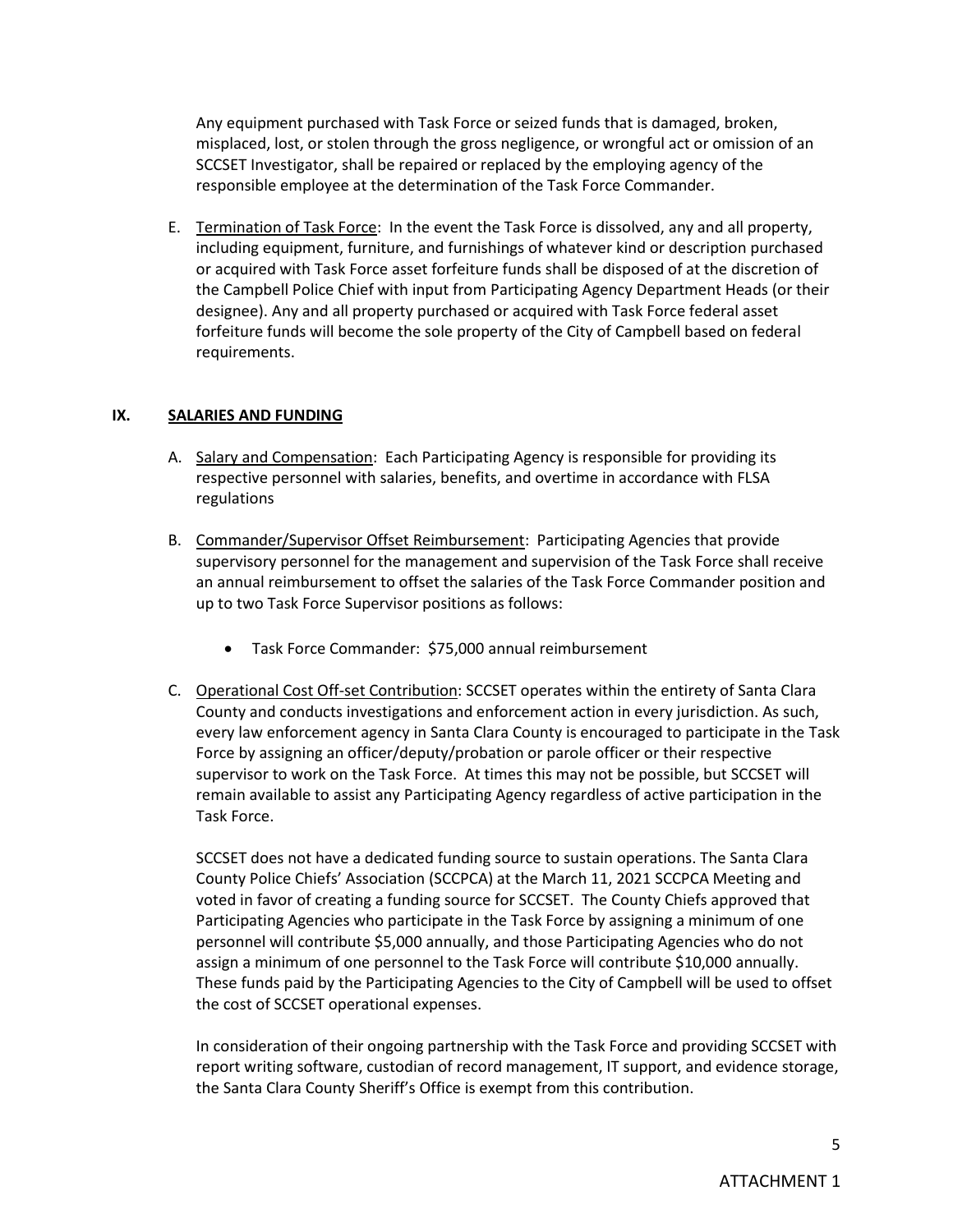Based on the structure of this MOU and the oversite necessary to the operation of SCCSET, the Campbell Police Department is also exempt from this contribution.

Any Participating Agency which is a state or federal law enforcement agency is also exempt from making a financial contribution.

D. Budget: The Task Force Commander will prepare a proposed budget each year for the ensuing fiscal year for approval by the Campbell Police Chief. A monthly report of expenditures shall accompany the monthly statistics report. City of Campbell will prepare and transmit to the other Parties monthly invoices for their respective shares of the SCCSET costs, except to those Parties who are exempt from making a financial contribution. The invoiced Parties agree to pay promptly, within 30 days of the date of the invoice, to the City of Campbell.

If a Participating Agency chooses to terminate its participation under the terms of this Agreement, said Party shall remain financially responsible for its individual share of the allocated cost for that fiscal year only.

E. All expenditures using SCCSET funds must follow the City of Campbell purchasing rules.

# **X. TRAINING**

Any trainings required by the Commission on Peace Officer Standards and Training (POST) shall be handled by the Participating Agencies according to their individual budget. Additional training may be provided through the Task Force based on the funds designated for training in the Task Force budget. A yearly training plan for all Task Force personnel, sworn and non-sworn, shall be prepared by the Task Force Commander upon their assignment to the Task Force. In addition, a yearly group training plan shall be prepared and submitted with the Task Force yearly budget proposal.

### **XI. ANNUAL REPORT**

The Task Force Commander will create an annual report of activity no later than March 15<sup>th</sup> of each year that will be shared with all Participating Agencies. This report will summarize the preceding calendar year's operation and shall include a section for statistical data broken down in a similar fashion to that of the monthly reports. The report shall contain sufficient information regarding controlled substance abuse and trafficking trends to enable the Participating Agency Department Heads (or their designee) to reassess the Task Force mission related to narcotics trafficking.

### **XII. ASSET FORFEITURE**

The City of Campbell shall retain all monies and assets seized by means of state asset forfeiture for the operation of the Task Force. These funds shall be deposited into City of Campbell bank accounts and shall be utilized for investigative purposes, equipment, rent, and other needs as necessary for operation of the Task Force.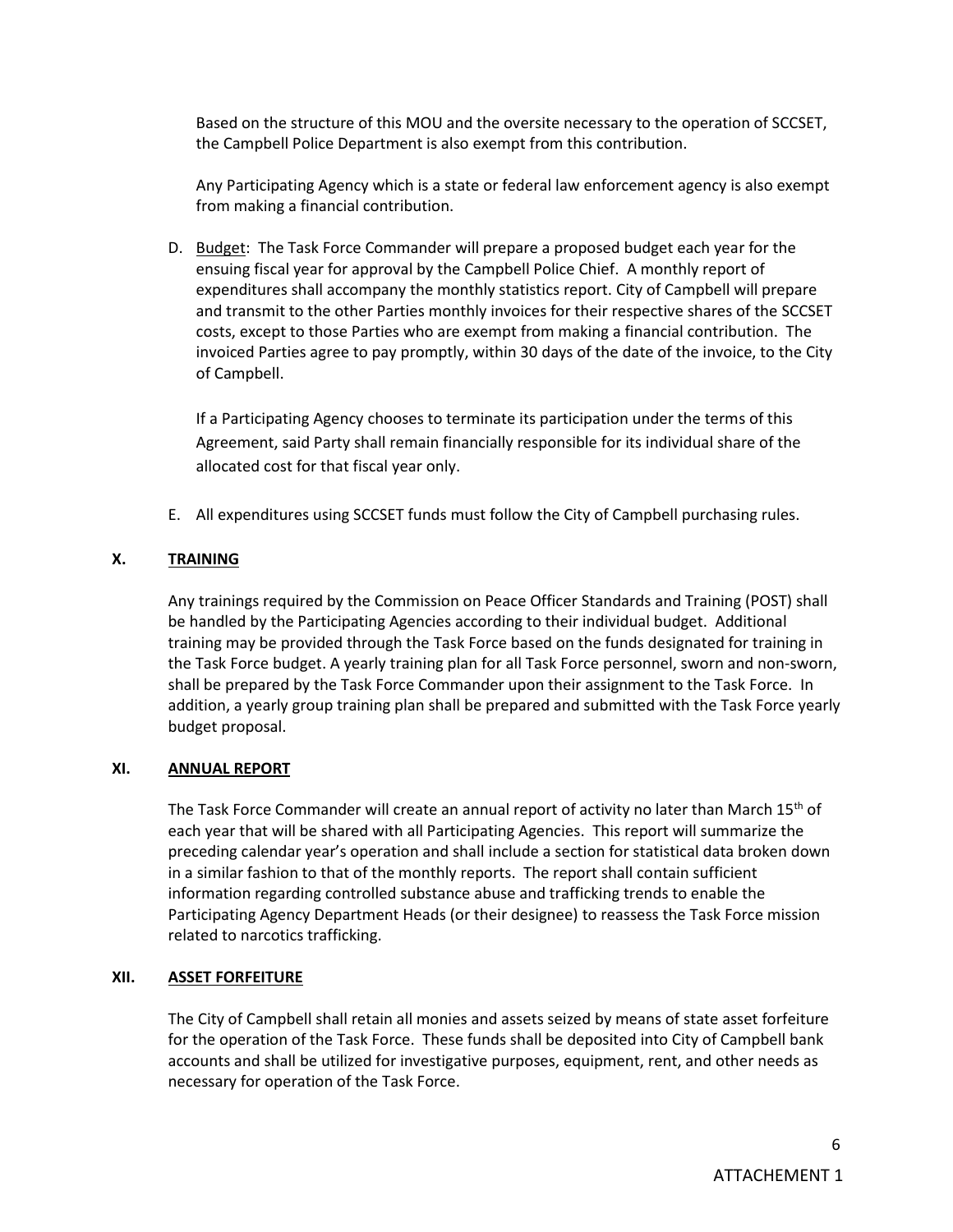Based on federal requirements, all monies received through federal asset forfeiture belong solely to the City of Campbell. These funds will be used in accordance with federal guidelines and used for SCCSET related expenses.

#### **XIII. ASSET FORFEITURE EQUITABLE SHARING FORMULA**

In the event of the dissolution of SCCSET, any funds remaining shall be disbursed to Participating Agencies according to the following formula:

- 5% to each Participating Agency with a part-time investigator assigned to and working in the unit.
- The remaining balance shall be equally divided between the remaining Participating Agencies with a full-time investigator assigned to and working in the unit.

Based on federal requirements and restrictions, any remaining federal asset forfeiture balance will belong solely to the City of Campbell.

In the event of the dissolution of SCCSET, the aforementioned disbursements will be made after each Participating Agency's cost obligations related to the operation of the Task Force are paid in full.

### **XIV. ADMINISTRATION AND AUDIT**

Any and all records pertaining to expenditures related to SCCSET operations shall be readily available for examination and audit by any Participating Agency. In addition, all such records and reports shall be maintained until audits and examinations are completed and resolved, or for a period of three (3) years after the termination of this MOU, whichever is sooner.

At the change of command of a Task Force Commander, an audit of the undercover funds and specialized equipment shall be performed.

### **XV. LIABILITY**

For the purpose of indemnification, each Participating Agency of SCCSET shall be responsible for the acts or omissions of its respective participating personnel and shall incur any liabilities arising out of the acts or omissions of its respective personnel while participating in SCCSET.

Personnel assigned to SCCSET shall be deemed to be continuing under the employment of their respective jurisdiction and shall have the same powers, duties, privileges, responsibilities and immunities as are conferred upon them as an employee in their own jurisdiction.

Each party ("Indemnitor") to this MOU agrees to defend, indemnify, and hold harmless the other parties to this MOU but only in proportion to and to the extent that any liability is imposed on the other parties due to the acts or omissions of the Indemnitor party's employee(s). In addition, any Participating Agency shall be liable for any workers compensation or similar benefit extended to its respective employees.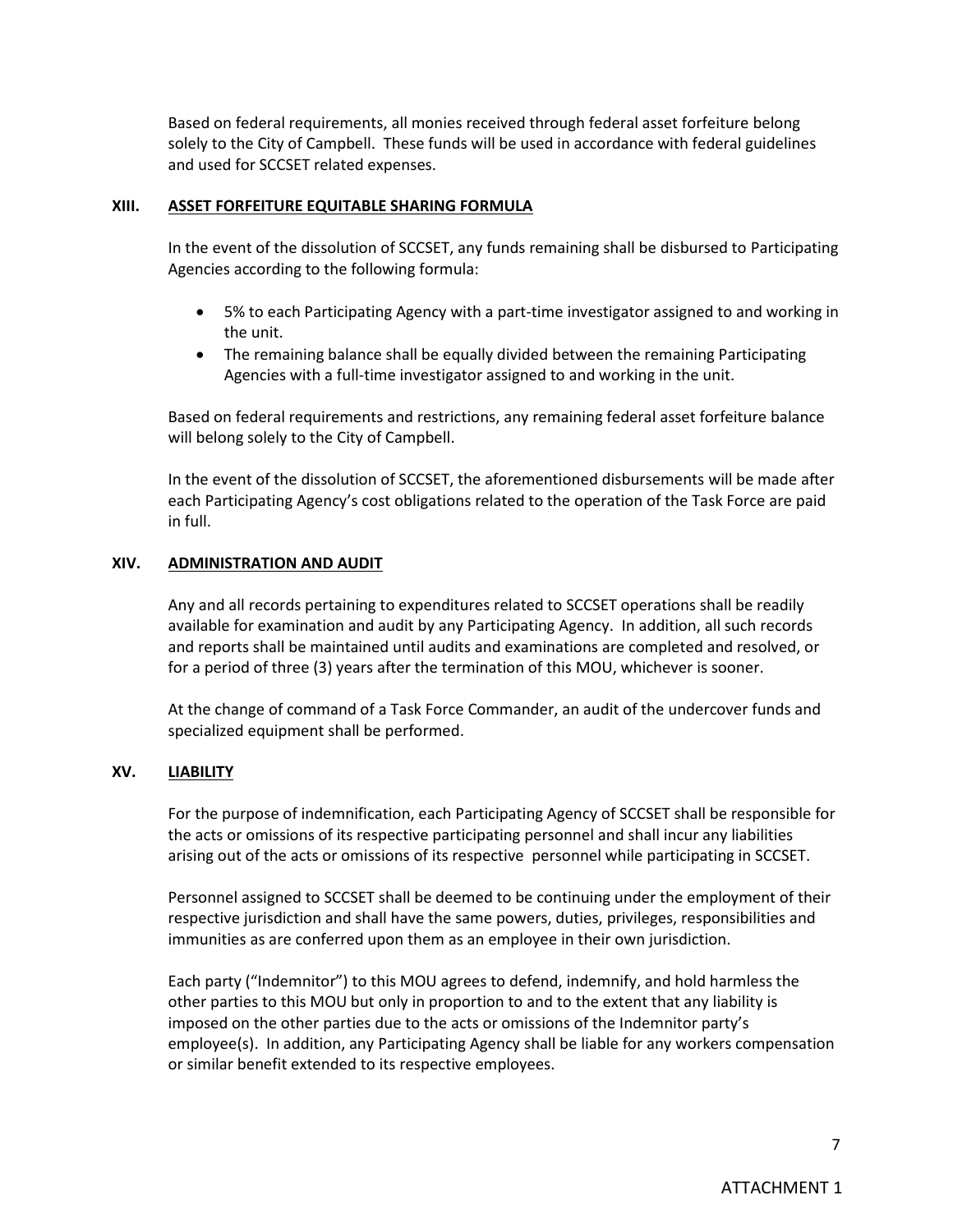#### **XVI. INSURANCE**

Each party to this MOU shall be responsible for obtaining and maintaining its own separate insurance coverage at least as broad as:

a. Commercial General Liability Insurance: \$1,000,000 per occurrence.

Proof of coverage for \$1 Million per occurrence including products and completed operations, property damage, bodily injury, personal and advertising injury will be provided on Insurance Services Office (ISO) Form CG 00 01 covering CGL.

b. Automobile Liability Insurance:

Proof of coverage for \$1,000,000 provided on ISO Form Number CA 00 01 covering any auto (Code 1), or if MBOSC has no owned autos, hired, (Code 8) and non-owned autos (Code 9), per accident for bodily injury and property damage

c. Worker's Compensation Insurance, as required by the State of California, with statutory limits, and employer's liability insurance: \$1,000,000 per accident for bodily injury or disease. Must include a waiver of subrogation.

The coverage requirements can be satisfied by self-insurance or pooled risk plans that provide comparable coverage.

### **XVII. DURATION, MODIFICATION, AND TERMINATION OF MOU**

The Effective Date of this MOU shall be the date first written above. Unless modified or terminated, the initial term of this MOU shall be for a period of ten (10) years from the Effective Date, and shall automatically renew as to each Participating Agency on the anniversary of the Effective Date for an additional ten (10) year period unless that Agency provides notice of its intention to withdraw from the MOU in writing at least 30-days prior to the anniversary of the Effective Date, as provided in the paragraph below. This MOU may be modified or terminated upon (1) the termination of the Task Force, or (2) the execution of a new, superseding MOU to comply with statutory requirements.

Each Participating Agency retains the right to terminate its participation by giving a 30-day written notice to the City of Campbell, Attention to the Campbell Police Chief, of its intent to terminate. Similarly, the City of Campbell may terminate its oversite of SCCSET by giving a 30 day notice to the Santa Clara County Police Chiefs' Association.

A Participating Agency that wishes to terminate its participation with SCCSET must return all equipment not owned by that Agency to the Participating Agency that owns the equipment; and any equipment supplied by the withdrawing agency will return to the withdrawing agency.

Termination of a Party from this MOU shall not terminate this MOU. No portion of the terminating Party's financial contribution provided under this MOU shall be refunded to the terminating Party. If the staff of the terminating Party was providing a service to the other Parties under the terms of this MOU that was not completed as of the effective date of the Party's termination, it shall be the responsibilities of the remaining Parties to assume the terminating Party's role or roles.

This MOU can be modified only by a writing signed by all of the Participating Agencies.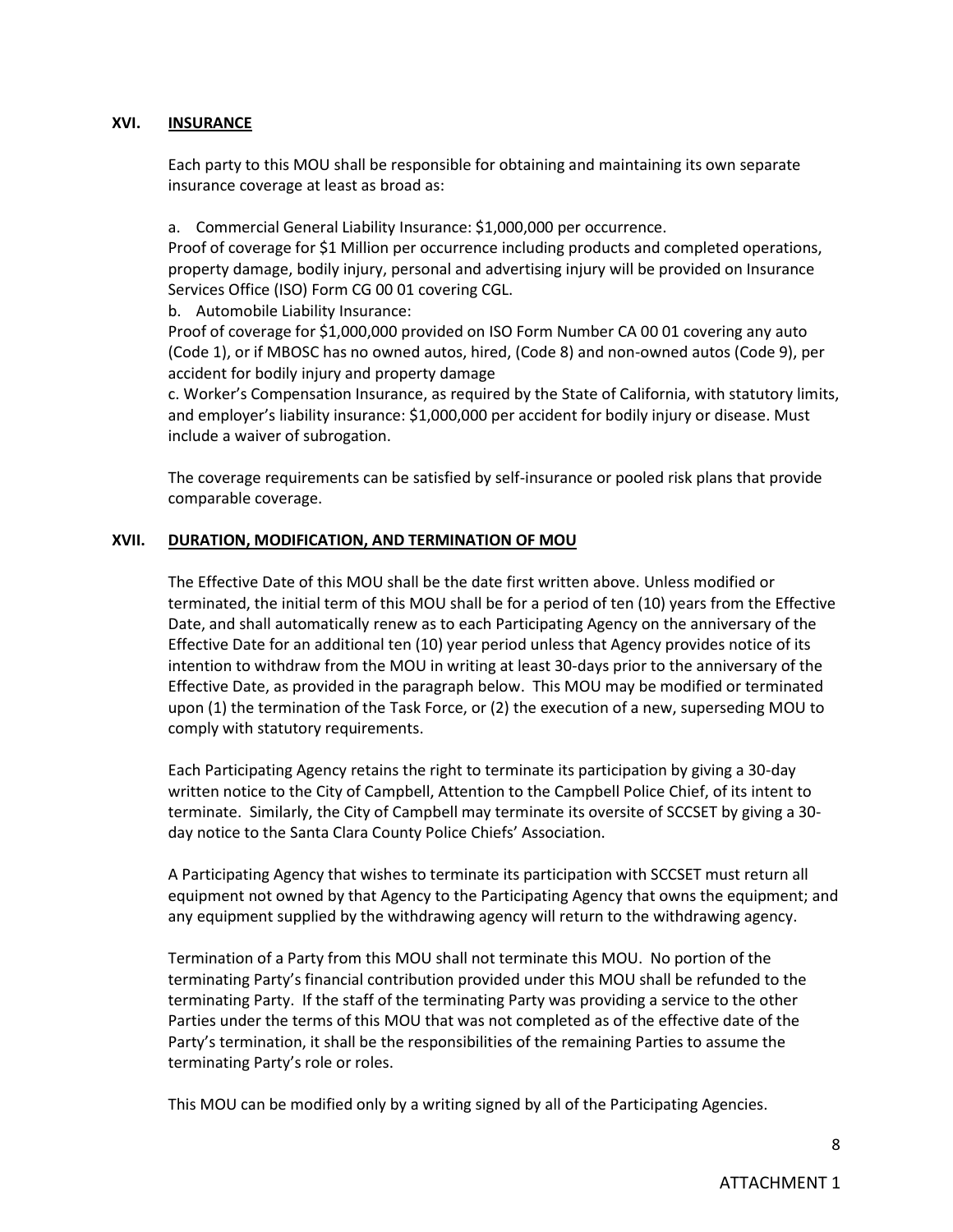#### **XVIII. AUTHORITY TO EXECUTE**

The undersigned parties state that they represent and have the authority to execute this MOU on behalf of their respective agencies/departments and, in signing this MOU, concur with and support SCCSET as set forth in this MOU and for the period and purpose stated herein.

#### **XIX. NO THIRD-PARTY RIGHTS**

This MOU is not intended, and shall not be construed, to create any right, benefit, or enforceable law, substantive or procedural, for any third party against any parties to this MOU, the State of California, the United States, or the officers, employees, agents, or other associated personnel thereof.

### **XX. GOVERNING LAW**

This MOU shall be governed, construed, and enforced in accordance with the laws of the State of California.

### **XXI. SEVERABILITY**

The unenforceability, invalidity or illegality of any provision(s) of this MOU shall not render the other provisions unenforceable, invalid or illegal.

#### **XXII. COUNTERPARTS**

The parties may execute this MOU in two or more counterparts, which shall, in the aggregate, be deemed an original but all of which, together, shall constitute one and the same instrument. A scanned, electronic, facsimile or other copy of a party's signature shall be accepted and valid as an original.

[SIGNATURES ON FOLLOWING PAGE]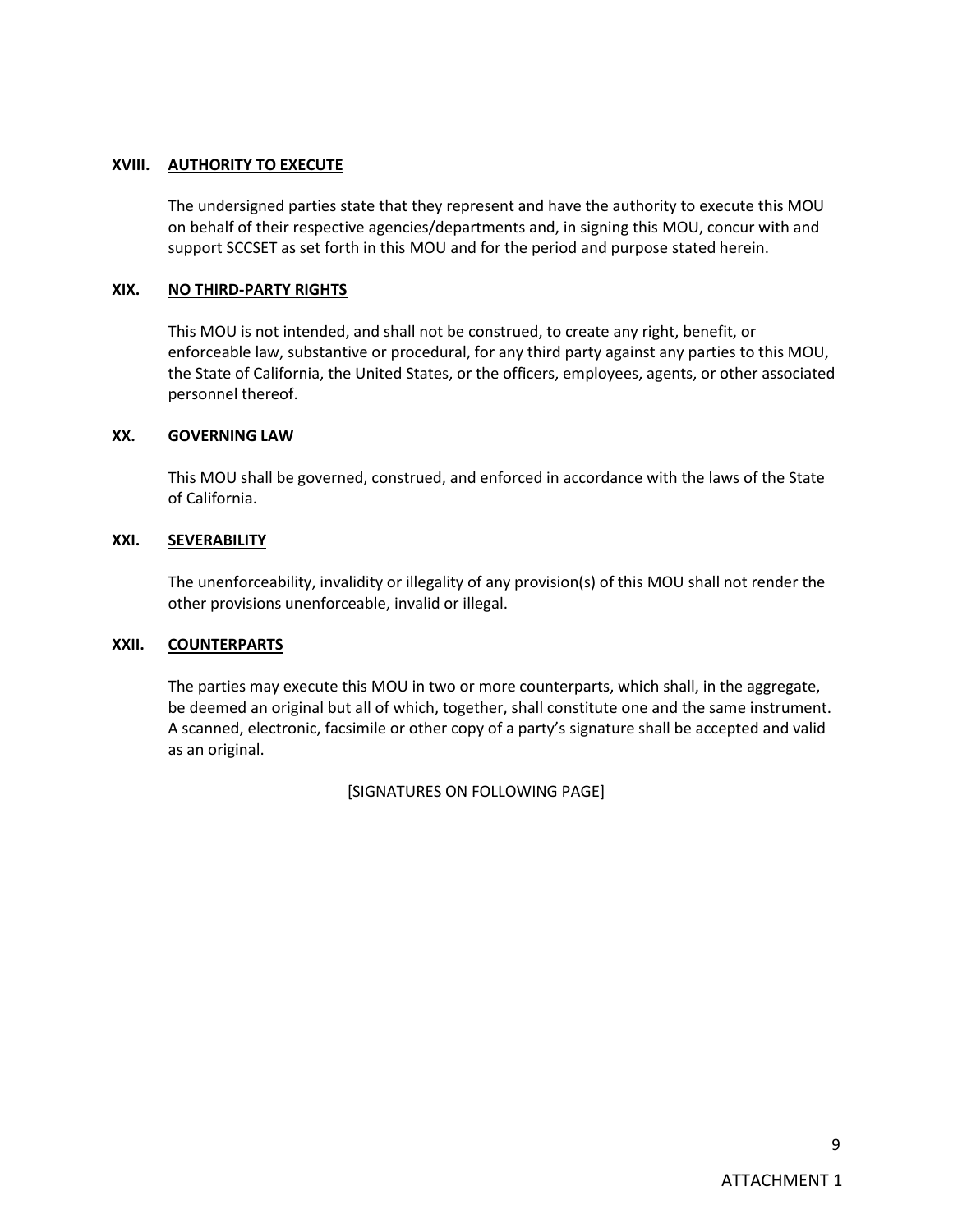By their signatures below, the parties herein acknowledge that they have read the terms of this MOU, understand the terms thereof and are fully agreed thereto, and are authorized to execute this MOU on their respective entity's behalf on the date indicated above.

City of Campbell **Approved** as to Form:

 BRIAN LOVENTHAL WILLIAM R. SELIGMANN City Manager City Attorney 70 N. First Street Campbell, California 95008 Telephone: (408) 866-2125 Fax: (408) 374-6889

By: \_\_\_\_\_\_\_\_\_\_\_\_\_\_\_\_\_\_\_\_\_\_\_\_\_\_\_\_\_\_ By: \_\_\_\_\_\_\_\_\_\_\_\_\_\_\_\_\_\_\_\_\_\_\_\_\_\_\_\_\_\_\_\_\_\_\_\_

City of Santa Clara Approved as to Form:

DEANNA J. SANTANA BRIAN DOYLE City Manager **City Attorney** 1500 Warburton Avenue Santa Clara, CA 95050 Telephone: (408) 615-2210 Fax: (408) 241-6771

By: \_\_\_\_\_\_\_\_\_\_\_\_\_\_\_\_\_\_\_\_\_\_\_\_\_\_\_\_\_\_\_\_\_\_ By: \_\_\_\_\_\_\_\_\_\_\_\_\_\_\_\_\_\_\_\_\_\_\_\_\_\_\_\_\_\_\_\_\_\_\_\_

DAVID SYKES NORA FRIMANN City Manager City Attorney 200 E. Santa Clara St. San Jose, Ca 95113 Telephone: (408) 535-3500

City of Mountain View Approved as to Form:

By: \_\_\_\_\_\_\_\_\_\_\_\_\_\_\_\_\_\_\_\_\_\_\_\_\_\_\_\_\_\_\_\_\_\_ By: \_\_\_\_\_\_\_\_\_\_\_\_\_\_\_\_\_\_\_\_\_\_\_\_\_\_\_\_\_\_\_\_\_\_\_\_

KIMBRA MCCARTHY FOR KRISHAN CHOPRA City Manager City Attorney 500 Castro St., 3rd Floor Mountain View, CA 94041 Telephone: (650) 903-6301

City of San Jose Approved as to Form:

By: \_\_\_\_\_\_\_\_\_\_\_\_\_\_\_\_\_\_\_\_\_\_\_\_\_\_\_\_\_\_\_\_\_\_ By: \_\_\_\_\_\_\_\_\_\_\_\_\_\_\_\_\_\_\_\_\_\_\_\_\_\_\_\_\_\_\_\_\_\_\_\_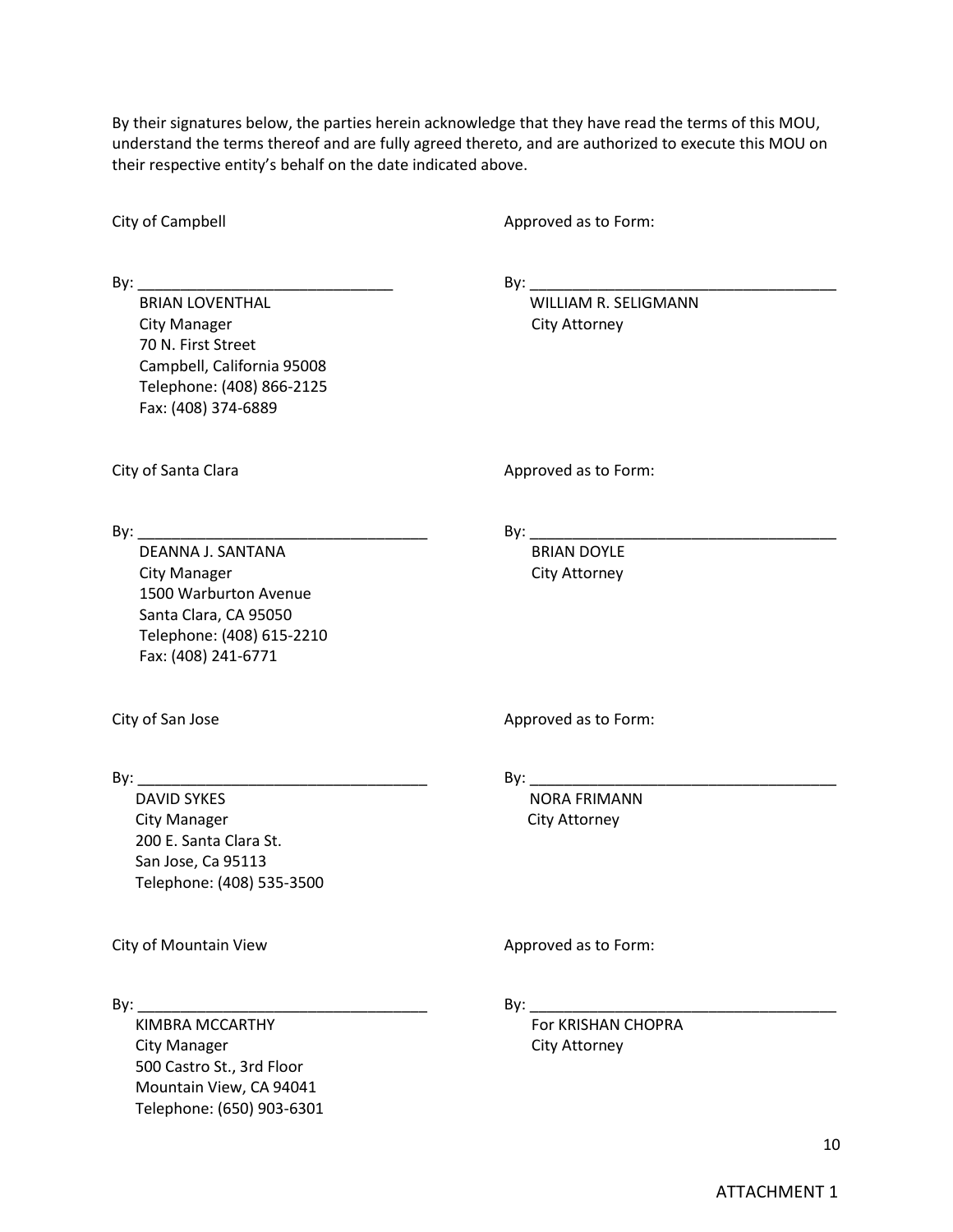City of Sunnyvale **Approved** as to Form:

By: \_\_\_\_\_\_\_\_\_\_\_\_\_\_\_\_\_\_\_\_\_\_\_\_\_\_\_\_\_\_\_\_\_\_ By: \_\_\_\_\_\_\_\_\_\_\_\_\_\_\_\_\_\_\_\_\_\_\_\_\_\_\_\_\_\_\_\_\_\_\_\_ **KENT STEFFENS** City Manager City Attorney 456 W. Olive Ave. Sunnyvale, CA 94086 Telephone: (408) 730-7911

City of Milpitas **Approved** as to Form:

By: \_\_\_\_\_\_\_\_\_\_\_\_\_\_\_\_\_\_\_\_\_\_\_\_\_\_\_\_\_\_\_\_\_\_ By: \_\_\_\_\_\_\_\_\_\_\_\_\_\_\_\_\_\_\_\_\_\_\_\_\_\_\_\_\_\_\_\_\_\_\_\_

STEVEN G. MCHARRIS CHRISTOPHER J. DIAZ City Manager **City Attorney** 455 East Calaveras Blvd. Milpitas, CA 95035 Telephone: (408) 586-3059

City of Gilroy **Approved as to Form:** 

By: \_\_\_\_\_\_\_\_\_\_\_\_\_\_\_\_\_\_\_\_\_\_\_\_\_\_\_\_\_\_\_\_\_\_ By: \_\_\_\_\_\_\_\_\_\_\_\_\_\_\_\_\_\_\_\_\_\_\_\_\_\_\_\_\_\_\_\_\_\_\_\_

JIMMY FORBIS ANDY FABER City Administrator City Attorney 7351 Rosanna St. Gilroy, CA 95020 Telephone: (408) 846-0202 Fax: (408) 846-0500

Town of Los Gatos **Approved** as to Form:

 $\mathsf{By:}\_\_\_\_\_\_\_$ 

LAUREL PREVETTI ETA ETA ETA ETA EROBERT SCHULTZ Town Manager Town Attorney 110 E. Main St. Los Gatos, CA 95030 Telephone: (408) 354-6832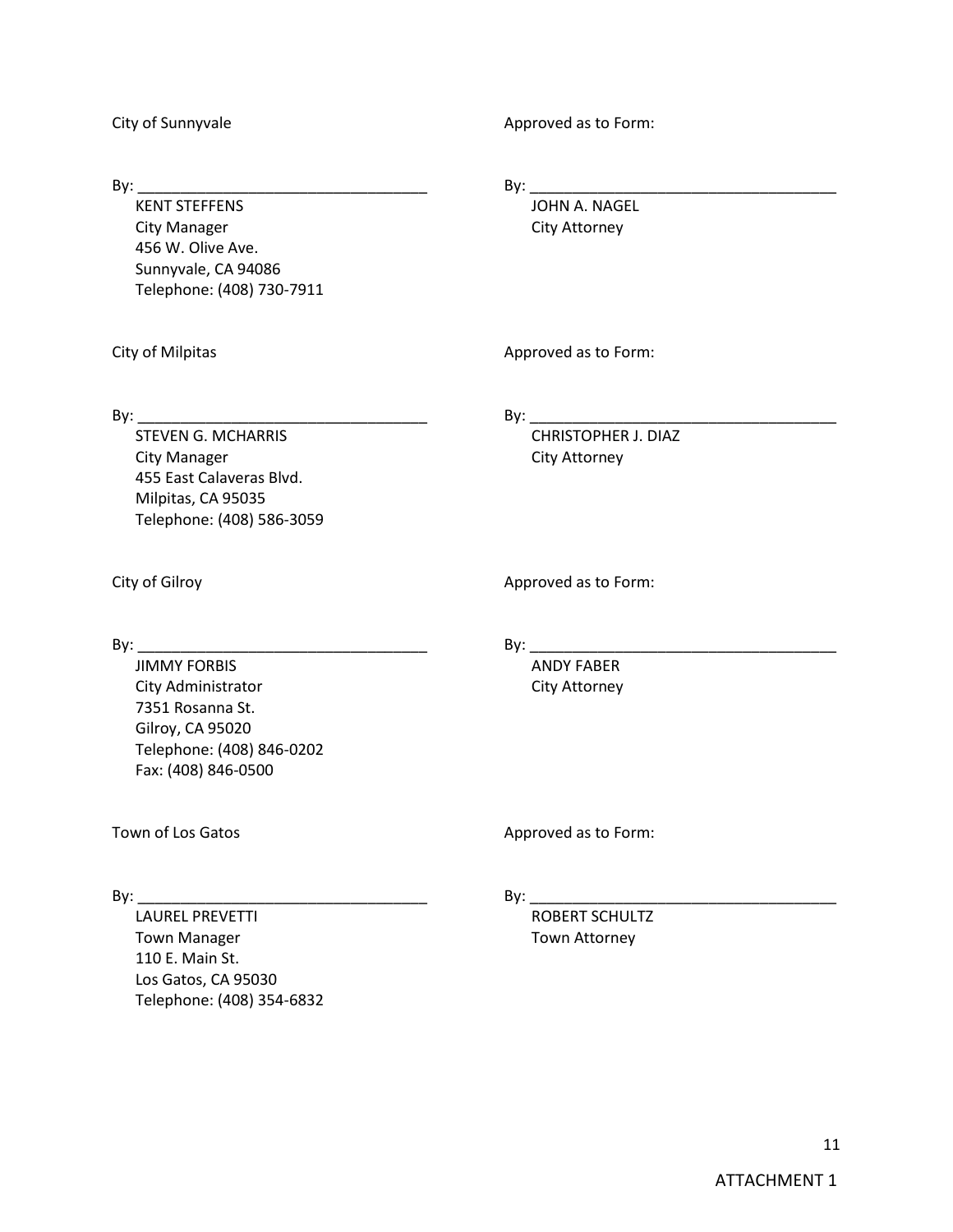City of Palo Alto **Alto Accord Accord Accord Approved** as to Form:

ED SHIKADA MOLLY STUMP City Manager **City Attorney** Palo Alto City Hall, 7th Floor 250 Hamilton Avenue Palo Alto, CA 94301 Telephone: (650) 329-2280

By: \_\_\_\_\_\_\_\_\_\_\_\_\_\_\_\_\_\_\_\_\_\_\_\_\_\_\_\_\_\_\_\_\_\_ By: \_\_\_\_\_\_\_\_\_\_\_\_\_\_\_\_\_\_\_\_\_\_\_\_\_\_\_\_\_\_\_\_\_\_\_\_

City of Los Altos **Approved** as to Form:

 $\mathsf{By:}\_\_\_\_\_\_\_$ 

BRAD KILGER **IN A SERVER SERVER THE SERVER OF STATE HOUSTON** Interim City Manager City Attorney

City of Morgan Hill Approved as to Form:

Los Altos City Hall 1 N. San Antonio Road Los Altos, CA 94022

Fax: (650) 947-2731

Telephone: (650) 947-2740

By: \_\_\_\_\_\_\_\_\_\_\_\_\_\_\_\_\_\_\_\_\_\_\_\_\_\_\_\_\_\_\_\_\_\_ By: \_\_\_\_\_\_\_\_\_\_\_\_\_\_\_\_\_\_\_\_\_\_\_\_\_\_\_\_\_\_\_\_\_\_\_\_

CHRISTINA TURNER DONALD LARKIN City Manager **City Attorney** 17575 Peak Avenue Morgan Hill, CA 95037 Telephone: (408) 776-7382 Fax: (408) 779-1592

Santa Clara County Sheriff Approved as to Form:

LAURIE SMITH, Sheriff JAMES R. WILLIAMS Office of the Sheriff County County Counsel 55 West Younger Avenue San Jose, CA CA 95110-1721 Telephone: (408) 808-4400 Fax: (408) 294-2467

By: \_\_\_\_\_\_\_\_\_\_\_\_\_\_\_\_\_\_\_\_\_\_\_\_\_\_\_\_\_\_\_\_\_\_ By:\_\_\_\_\_\_\_\_\_\_\_\_\_\_\_\_\_\_\_\_\_\_\_\_\_\_\_\_\_\_\_\_\_\_\_\_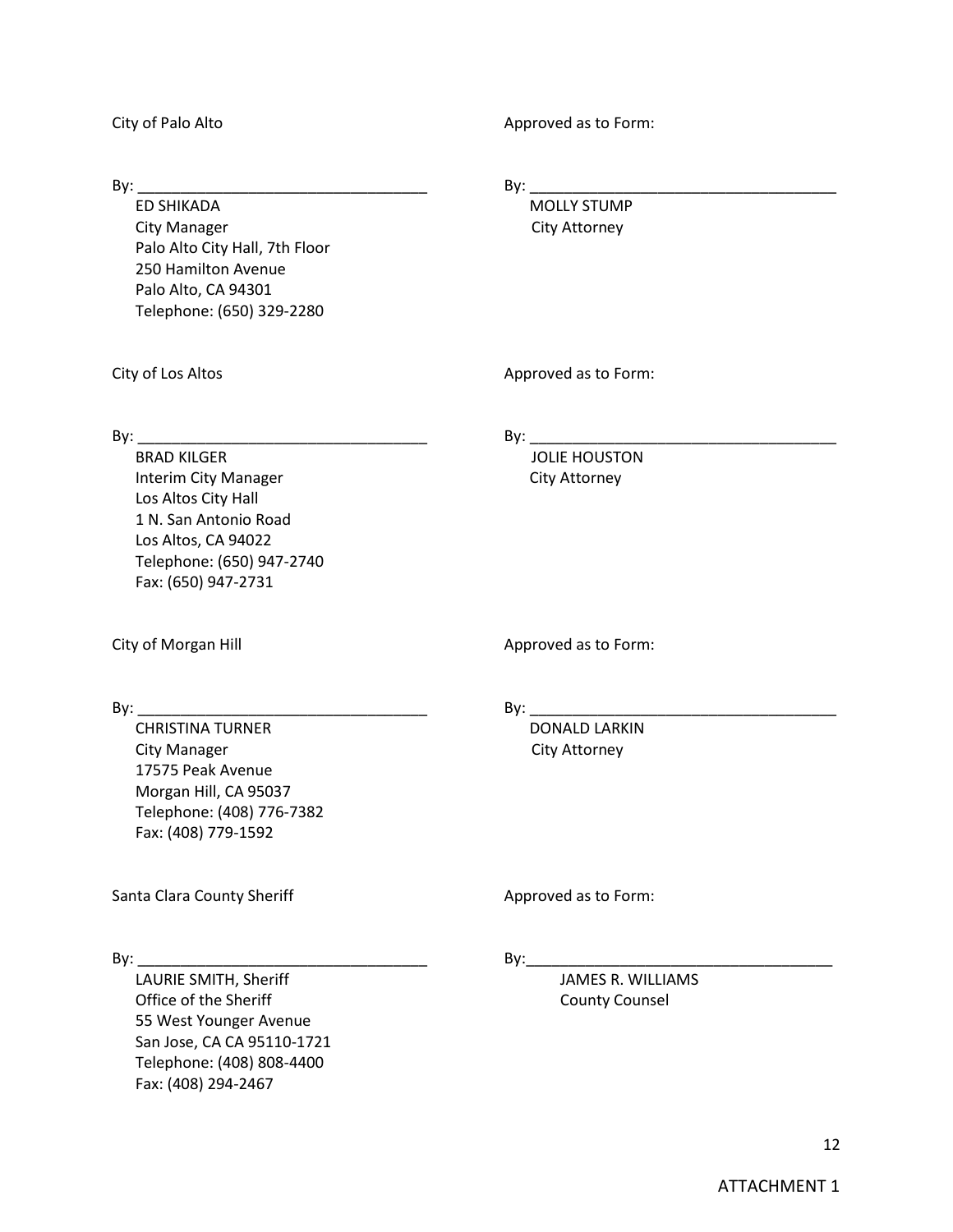Santa Clara County District Attorney

By: \_\_\_\_\_\_\_\_\_\_\_\_\_\_\_\_\_\_\_\_\_\_\_\_\_\_\_\_\_\_\_\_\_\_

JEFF ROSEN, District Attorney Santa Clara County District Attorney's Office 70 West Hedding Street, West Wing San Jose, CA 95110 Telephone: (408) 299-7400

Santa Clara County Probation Department

 $By:$ 

LAURA GARNETTE, Chief Probation Officer Probation Administration Santa Clara County 2314 N. First St. San Jose, CA 95131 Telephone: (408) 435-2000 Fax: (408) 456-0527

California State Parole – Division of Adult Parole Operations (DAPO)

By: \_\_\_\_\_\_\_\_\_\_\_\_\_\_\_\_\_\_\_\_\_\_\_\_\_\_\_\_\_\_\_\_\_\_

 GUILLERMO VIERA ROSA, Director Division of Adult Parole Operations

 \_\_\_\_\_\_\_\_\_\_\_\_\_\_\_\_\_\_\_\_\_\_\_\_\_\_\_\_\_\_\_\_\_\_ (Address) \_\_\_\_\_\_\_\_\_\_\_\_\_\_\_\_\_\_\_\_\_\_\_\_\_\_\_\_\_\_\_\_\_\_ (City, State, Zip Code)

Telephone: (916) 445-6200

California Highway Patrol

By: \_\_\_\_\_\_\_\_\_\_\_\_\_\_\_\_\_\_\_\_\_\_\_\_\_\_\_\_\_\_\_\_\_\_ JASON REARDON, Captain \_\_\_\_\_\_\_\_\_\_\_\_\_\_\_\_\_\_\_\_\_\_\_\_\_\_\_\_\_\_\_\_\_\_ (Address) \_\_\_\_\_\_\_\_\_\_\_\_\_\_\_\_\_\_\_\_\_\_\_\_\_\_\_\_\_\_\_\_\_\_ (City, State, Zip Code)

Telephone: (\_\_\_) \_\_\_\_\_ -\_\_\_\_\_